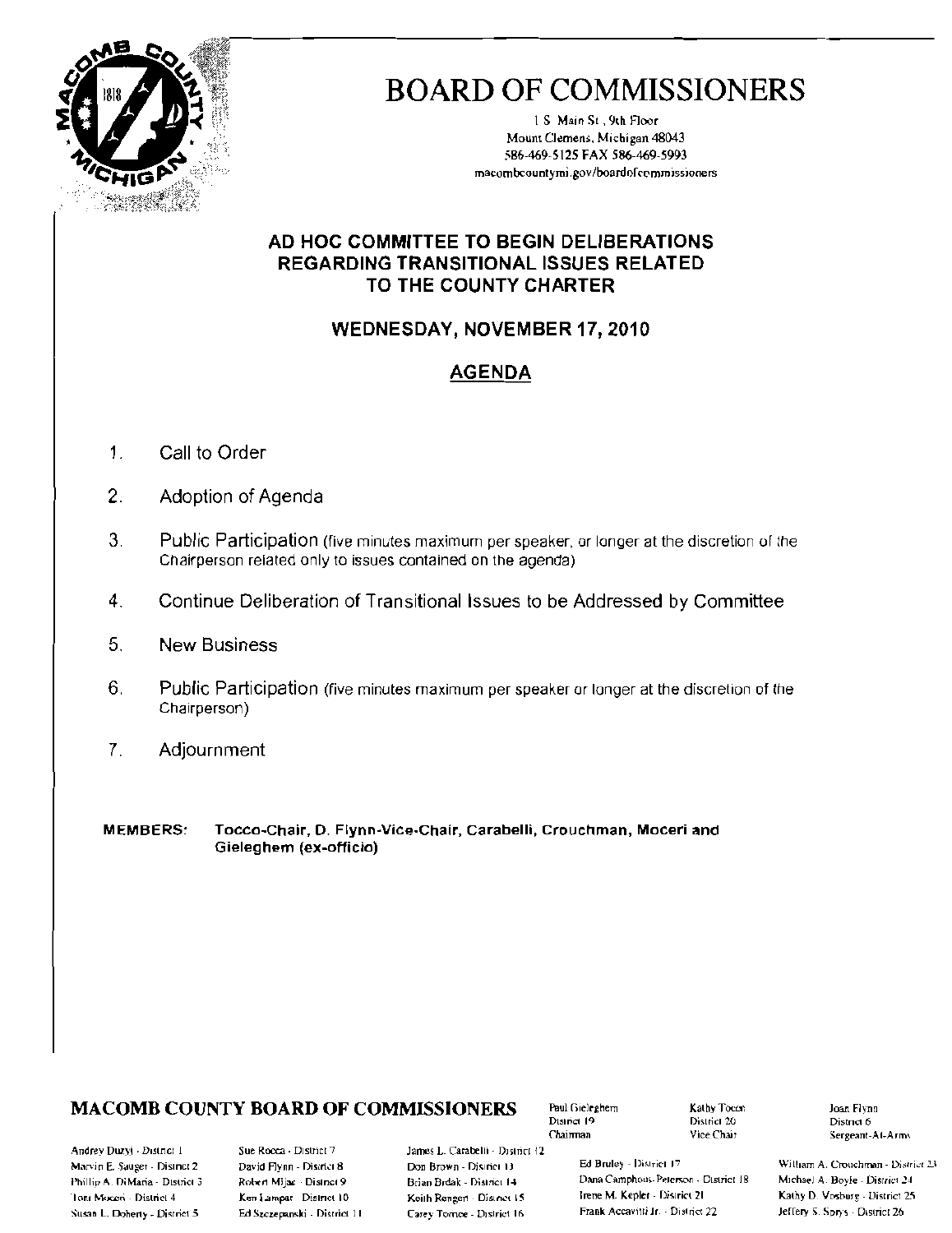

## **BOARD OF COMMISSIONERS**

1 S. Main St., 9th Floor Mount Clemens, Michigan 48043 586-469-5125 FAX 586-469-5993 macombcountymi.gov/boardofcommissioners

November 15, 2010

- $TO:$ Honorable Members of the Ad Hoc re: Charter Transition Issues
- Kathy Tocco, Chair Klat FROM:
- RF: 2010 Boards & Commissions Appointments

Following a question that was raised at our last meeting regarding Boards and Commissions appointments in 2010, attached please find a document listing this year's outstanding appointments.

Please note: There are no appointments scheduled to be made in November. Appointments are scheduled to be made at the December 16, 2010, 7pm Full Board Meeting. A Full Board Meeting with Special Agenda is set for 5:30pm, also on December 16, 2010, for the purpose of interviewing candidates for Boards and Commissions appointments.

James L. Carabelli District 12

Don Brown - District 13

Brian Brdak - District 14

Keith Rencert - District 15

Carey Tornce - District 16

Thanks.

#### **MACOMB COUNTY BOARD OF COMMISSIONERS**

Andrey Duzyj - District 1 Marvin E. Sauger - District 2 Phillip A. DiMana - District 3 Toni Mocen - District 4 Susan L. Doherry - District 5

Sue Rocca - District 7 David Flynn - District 8 Robert Mijac - District 9 Ken Lampar - District 10 Ed Szczeponski - District II Paul Gieleghem District 19 Chairman

Kathy Tooco

District 20

Vice Chair

**Joan Flynn** District 6 Sergeant-At-Arms

Ed Bruley - District 17 Dana Camphous-Peterson - District 18 Irene M. Kepler - District 21 Frank Accavitu Jr. - Distnet 22

William A. Crouchman - District 23 Michael A. Boyle - District 24 Kathy D. Vosburg - District 25 Jeffery S. Sprys - Dismet 26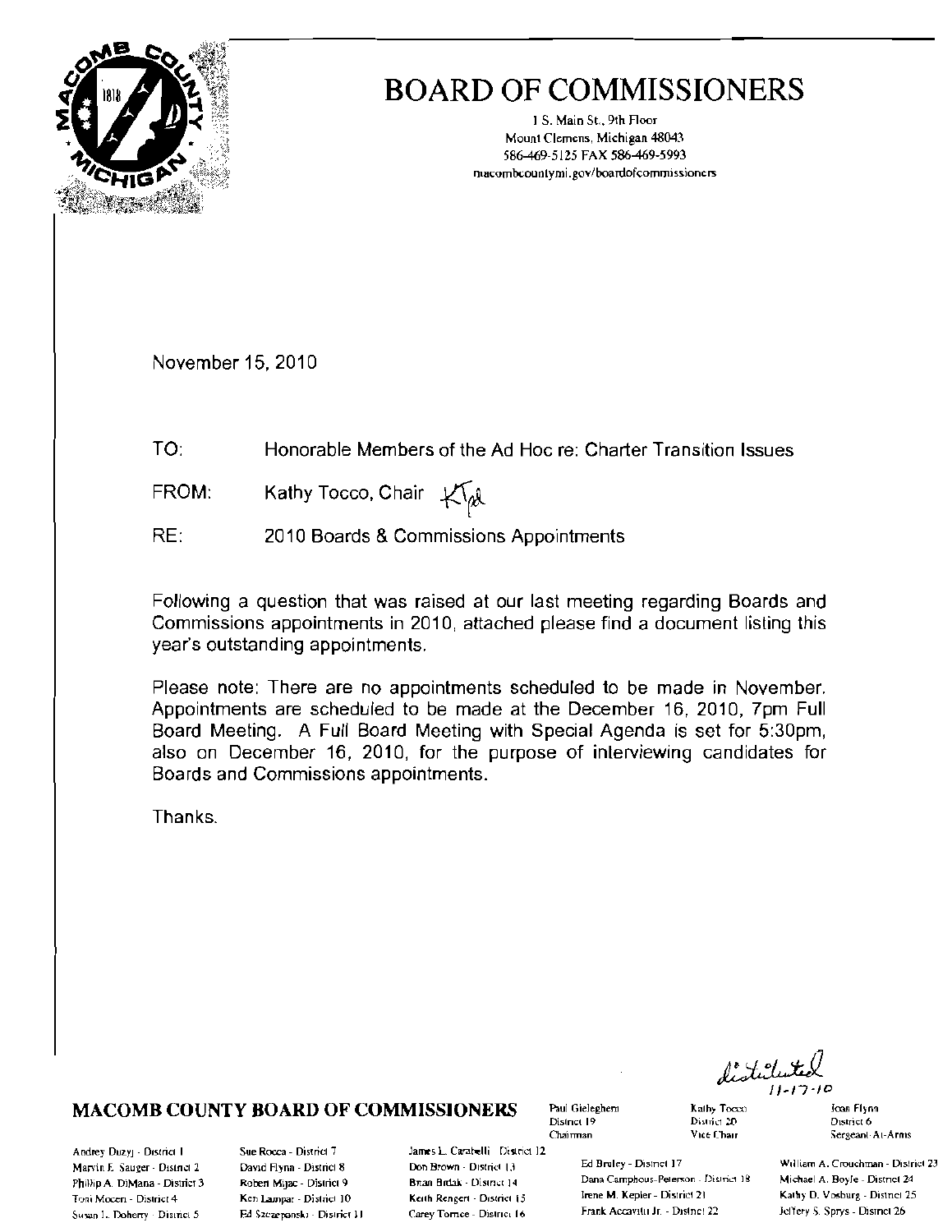| <b>NAME OF BOARD/COMMISSION</b>          | <b>METHOD OF APPT</b>               | ORIGIN                                                           | <b>TERM</b>       | <b>POSITION</b><br>DESIGNATION | <b>TERM</b><br>EXP | STATUS (BLANK =<br>OCCUPIED)                   | <b>MONTH TO</b><br><b>APPOINT:</b> |
|------------------------------------------|-------------------------------------|------------------------------------------------------------------|-------------------|--------------------------------|--------------------|------------------------------------------------|------------------------------------|
| Area Agency on Aging                     | Chair appt w/ Bd concur             | PA345 ('68); PA189 ('86); MCL 168.639                            | 2 yrs             | Commissioner delegate          | 12/31/2010         |                                                | January                            |
| Area Agency on Aging                     | Chair appt w/ Bd concur             | PA345 ('68); PA189 ('86); MCL 168.639                            | 2 <sub>Y5</sub>   | Commissioner alternate         | 12/31/2010         |                                                | January                            |
| Area Agency on Aging                     | Chair appl w/ Bd concur             | PA345 ('68); PA189 ('86), MCL 168.639                            | 2 yrs             | Older Adult<br>Representative  | 12/31/2011         | Vacant: unfulfilled term due<br>to resignation | <b>ASAP</b>                        |
| Brownfield Redevelopment Auth.           | Chair appt w/ Bd concur             | PA 381 ('96)                                                     | 3 yrs             | Community Leader               | 9/30/2013          | Vacant; unfilled vacancy                       | <b>ASAP</b>                        |
| <b>Health Department Hearing Board</b>   | Board Vote                          | PA 368 (1978); PA 306 (1969)                                     | 2 yrs             | Commissioner                   | 12/31/2010         |                                                | January                            |
| <b>Health Department Hearing Board</b>   | Board Vote                          | PA 368 (1978); PA 306 (1969).                                    | 2 yrs             | Commissioner alternale         | 12/31/2010         |                                                | January                            |
| <b>Health Department Hearing Board</b>   | Board Vote                          | PA 368 (1978), PA 306 (1969)                                     | 2 yrs             | Citizen-at-Large               | 12/31/2010         |                                                | December                           |
| <b>Health Department Hearing Board</b>   | Board Vole                          | PA 368 (1978), PA 306 (1969)                                     | 2 yrs             | Citizen-at-Large allemate      | 12/31/2010         |                                                | December                           |
| <b>Hospital Finance Authority Board</b>  | Chair appt w/ Bd concur             | PA 38 (1969)                                                     | 5 <sub>ws</sub>   |                                | 12/31/2010         |                                                | December                           |
| Juvenile Justice Advisory Board          | Board Vote                          | Board Resolution, 09/22/2005                                     | indefinite        | Parent Representative          | Indefinite         | Vacant; unfilled vacancy                       | <b>ASAP</b>                        |
| <b>Parks &amp; Recreation Commission</b> | Board Vote                          | PA 261 (1965)                                                    | 3 yrs             |                                | 12/31/2010         |                                                | December                           |
| Parks & Recreation Commission            | <b>Board Vote</b>                   | PA 261 (1965)                                                    | 3 yrs             |                                | 12/31/2010         |                                                | December                           |
| Parks & Recreation Commission            | Board Vote                          | PA 261 (1965)                                                    | 3 yrs             | SEMCOG Representative          | 12/31/2010         | Vacant; unfilled vacancy                       | <b>ASAP</b>                        |
| <b>SEMCOG</b>                            | Formerly Chair<br>appliconcur memo  | Per Charter, regional authority appt is<br>via County Exec appl  | $2 \text{ yrs}$   | Commissioner Delegate          | 12/31/2010         |                                                | January                            |
| <b>SEMCOG</b>                            | Formerly Chair<br>appliconcur memo  | Per Charter, regional authority appt is<br>via County Exec appt. | 2 yrs             | Commissioner alternate         | 12/31/2010         |                                                | January                            |
| <b>SEMCOG</b>                            | Formerly Chair<br>appt/concur memo  | Per Charter, regional authority appt is<br>via County Exec appt. | 2 yrs             | Commissioner Delegate          | 12/31/2010         |                                                | January                            |
| <b>SEMCOG</b>                            | Formerly Chair<br>appt/concur memo  | Per Charter, regional authority appl is<br>via County Exec appt. | $2$ krs           | Commissioner alternate         | 12/31/2010         |                                                | January                            |
| <b>SEMCOG</b>                            | Formerly Chair<br>appt/concurimento | Per Charter, regional authority appt is<br>via County Exec appt. | 2 yrs             | Commissioner Delegate          | 12/31/2010         |                                                | January                            |
| <b>SEMCOG</b>                            | Formerly Chair<br>appt/concur memo  | Per Charter, regional authority appt is<br>via County Exec appt. | 2 yrs             | Commissioner alternate         | 12/31/2010         |                                                | January                            |
| <b>SEMCOG</b>                            | Formerly Chair<br>appt/concur memo- | Per Charter, regional authority appt is<br>via County Exec appt  | 2 yrs             | Commissioner Delegate          | 12/31/2010         |                                                | January                            |
| <b>SEMCOG</b>                            | Formerly Chair<br>appl/concur memo  | Per Charter, regional authority appt is<br>via County Exec appt  | $2 \, \text{yrs}$ | Commissioner alternate         | 12/31/2010         |                                                | January                            |
| Solid Waste Planning Committee           | Board Vole                          | 1999 Macomb Solid Waste Mgt Plan                                 | 2 yrs             | Indust. Waste Gen. Rep.        | 12/31/2010         | Vacant: Unfilled vacancy                       | <b>ASAP</b>                        |
|                                          |                                     |                                                                  |                   |                                |                    |                                                |                                    |